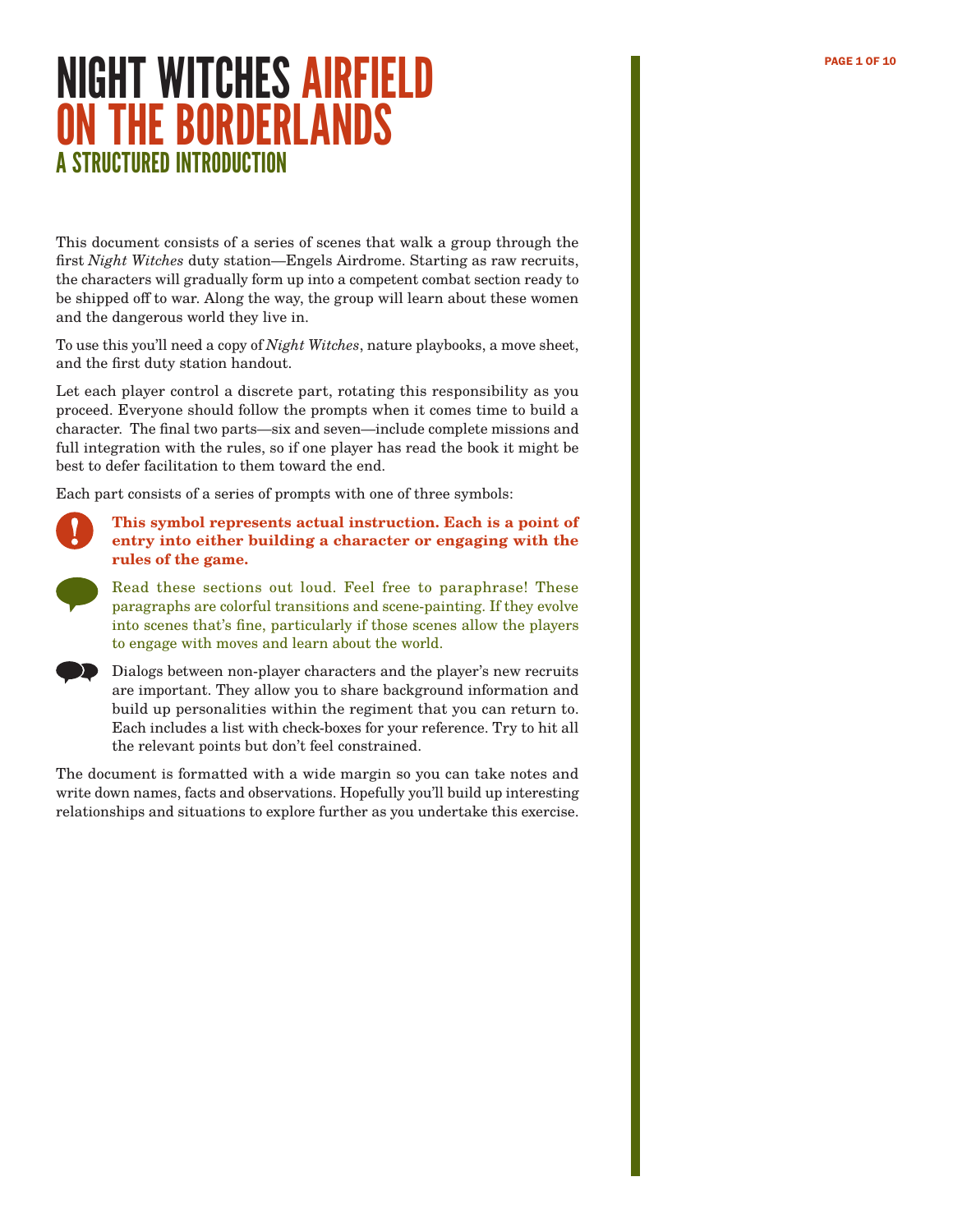# PART ONE: PART ONE: SARATOV, RUSSIA

### **Explain that you'll be gradually building both characters and situation as your young women transition from fresh recruits to seasoned pilots and navigators ready for combat.**

We've arrived at Saratov, a city at war. The darkened streets are filled with soldiers but we are still civilians, in our best clothes. Patriotic marches in celebration of the 24th anniversary of the founding of the Red Army and impassioned speeches by Comrade Stalin and Marshal Zhukov fill the air. "The day is not far distant when the Red Army will thrust back the brutal enemy and the red banners will fly again victoriously over the entire Soviet land."

With a Red Army Air Force transit voucher in hand, we board a ferry across the Volga with a hundred other hopeful, enthusiastic, and confused young men and women. One woman stands out in the crowd—dressed in a splendid uniform with sky blue shoulder boards with a medal pinned to her chest. We haven't yet learned to know either her rank or what the medal signifies, but we know we want to be just like her.

**Explain natures and hand out the playbooks. Have each player choose a nature and then choose a name, look and background. Ask each what the other recruits see when they look at her. She's not in uniform - what sort of clothes does she wear? Has she brought any luggage? What sort of shoes does she have on? What can we tell about her from her demeanor?**

Choose a player for the officer to strike up a conversation with. Roleplay a short dialog. Make sure you deliver the following information, but keep it short.

- I'm Captain Evgeniya Lobodeva of the 588th Night Bomber Regiment.
- $\square$  The 588th is one of three regiments being formed by Major Marina Raskova, the famous air hero. We focus on night harassment and will do the most difficult, dangerous work.
- $\Box$  We're glad to have competent new recruits. We'll be flying outmoded biplanes under cover of darkness in all weather conditions.
- $\square$  The war situation is bad—even Comrade Stalin says as much. Our winter stopped the Fascists fifty miles from Moscow, but the spring muds have blunted our counter-offensive. Now things are very uncertain. Personally I aim to change that.
- $\square$  Step lively, obey your section leader and squadron commander, and you'll get your chance to kick the Hitlerite bandits right in the balls.

The ferry bumps up against the dock in Engels and suddenly everyone is all business—shouting, pushing, rolling trucks and equipment off. Time to get moving!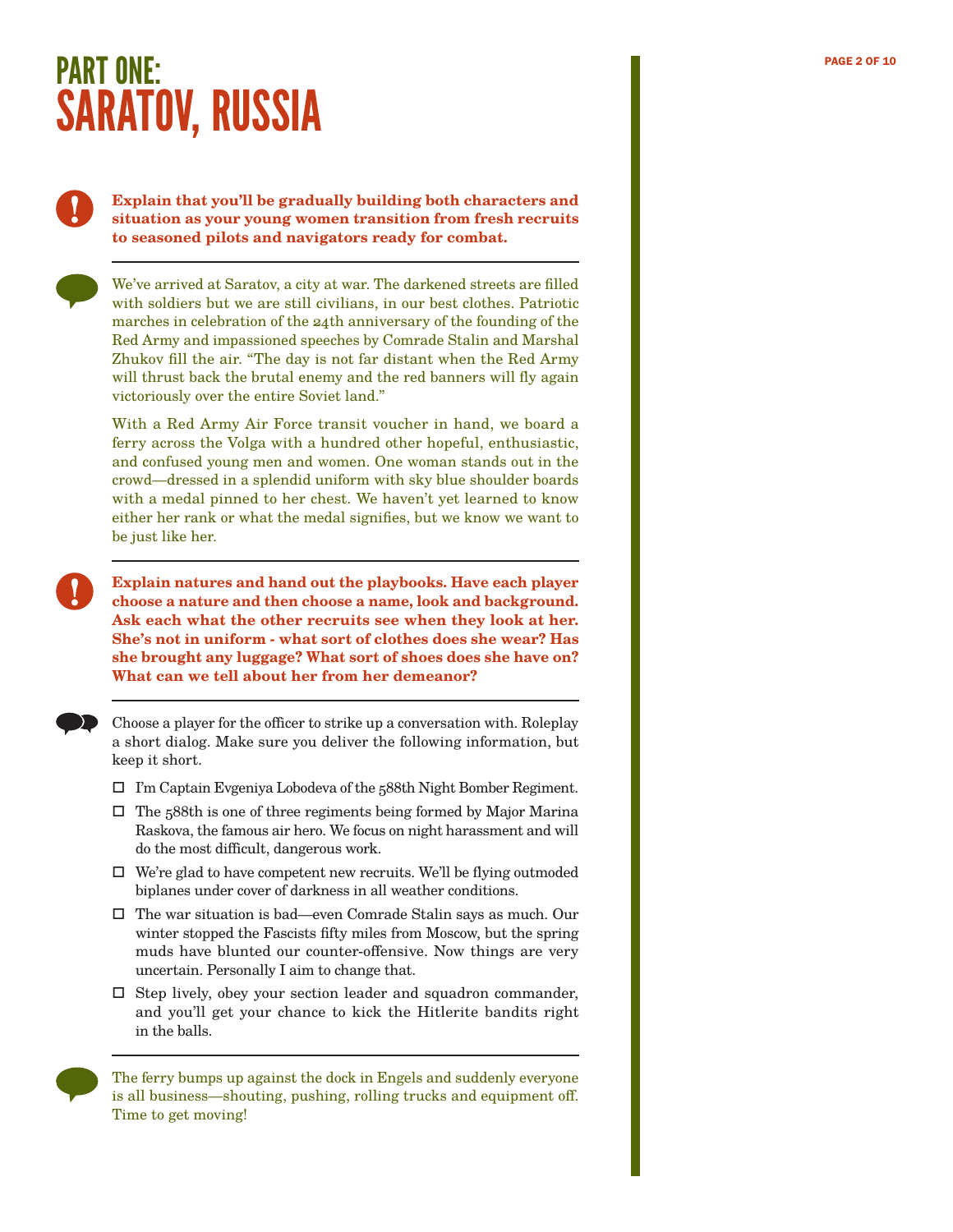## PART TWO: PAGE 3 OF 10 LOGISTICS AREA SIX

Across the Volga, Engels Airdrome is still 4 kilometers away. While a truck is waiting for Captain Lobodeva and the other soldiers in uniform, we are told to walk. Hopefully we wore sensible shoes.

The skies overhead are filled with airplanes—sleek new Pe-2 bombers shining in the sunlight, stubby, aggressive-looking Yak-1 fighter planes, and plodding old Po-2 biplanes. These look ridiculously out of date, and their tiny engines sound for all the world like sewing machines. As we near the Airdome, footsore and hungry, we see for the first time how massive and busy it really is. There are hundreds of planes here, and hordes of Soviet aviators—many of them women.

### **Orient the players to the day side of Duty Station 1. Collectively answer the questions and draw the Engels Airdrome.**

When we reach the main gate of Engels Airdrome, a Fourth Air Army military policeman reviews our papers and tells us all to report to Sergeant Kataeva in Logistics Area Six and request the following items:

### *Service uniforms, flight boots, one week's rations and directions to the 588th's trainee barracks*

We're told to repeat this list. Go ahead and do that right now, let's hear it.

After some fumbling around and vague directions from harried, impatient mechanics, we find Sergeant Kataeva.

Choose a player for her to have a conversation with, once she is done screaming at a hapless private. Roleplay a short dialog. Make sure you deliver the following information, but keep it short.

- $\Box$  I'm Masha Kataeva. Who the fuck are you? Scratch that—I've seen your type come and go. You'll be down in fucking flames in a fortnight and I am not going to get to know you.
- $\Box$  What do you want? Let me make one thing perfectly clear to you skinny bitches—I am not your mother and I don't have any boots or fucking field rations, so go choke yourselves.
- $\Box$  Let me tell you what we've got and you can fucking pick from that, all right? We've got some nice used men's uniforms that won't fit. We have a God-damned airplane in a packing crate and no time to assemble it. We've got endless fucking shovels for some reason. Ask me for anything else and I will shit on your mother.
- Before I find you suka's some nice lady boots, I think I'll focus on acquiring a couple of Shvetsov M-11 engines and all the shit that breaks on those fuckers—cylinders, heads, gaskets, pumps - Jesus and his whoremonger apostles—gages, canvas and canvas dope, control wire and surfaces, wheels and struts, bomb release mechanisms, I could go fucking on, sister. I don't have shit.
- $\Box$  You better go see Senior Lieutenant Petrova. Ask for her in the 588th's barracks—just keep walking that way until you see the shitty place no decent woman in her right mind would call home.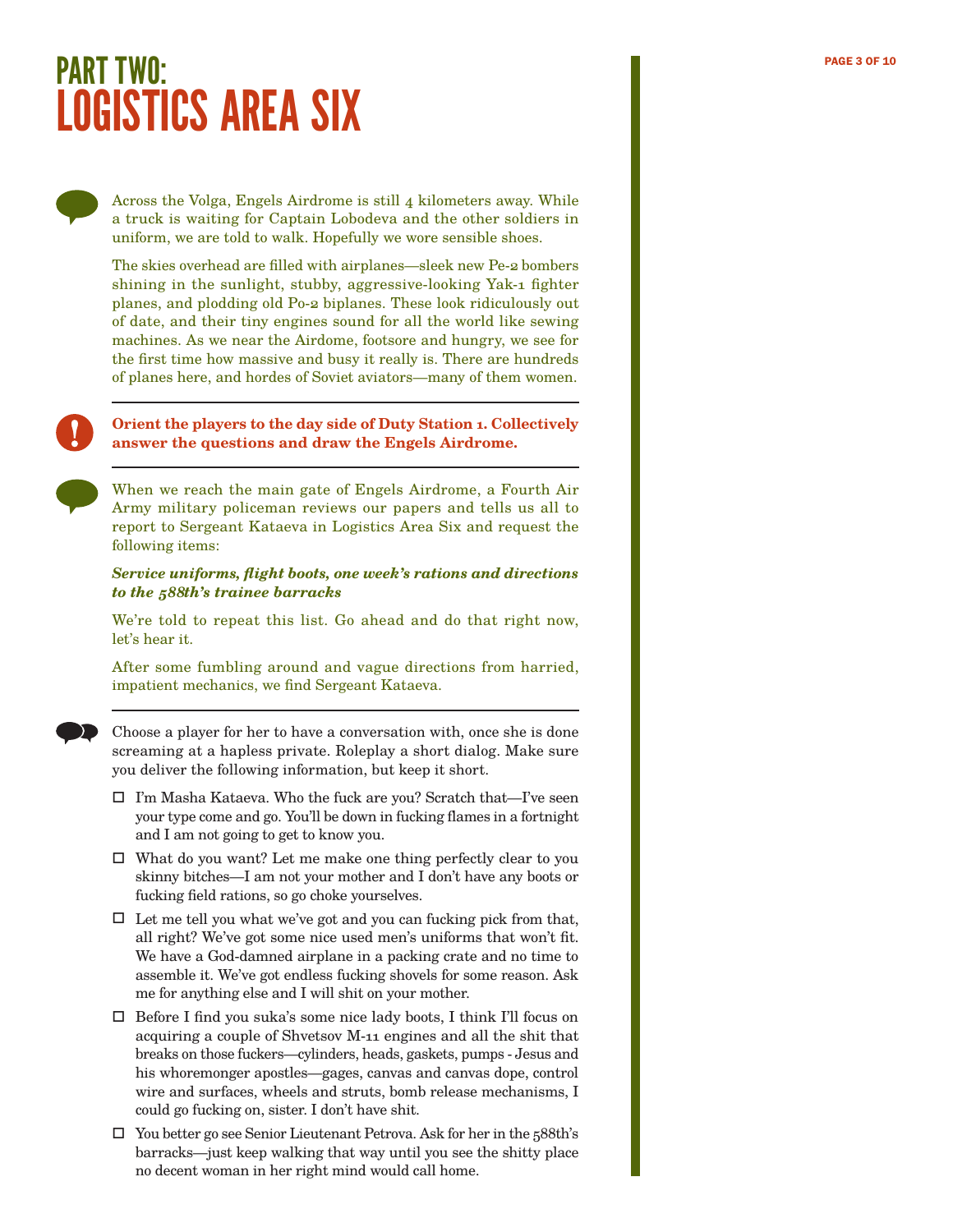## PART THREE: PAGE 4 OF 10 588TH TRAINEE BARRACKS

We take our new uniforms and head for the barracks, enduring some cat-calls from leather-jacket-clad male pilots on the way. When we arrive, a woman no older than any of us is waiting to greet us. She shows each of us to a cot and tells us to put on our new uniforms.

### **Explain Roles and have every player choose one. Ask them to choose a starting rank and then assign stats. Ask each of the recruits how their Role and stats are obvious to the casual observer.**

Choose a player for Petrova to have a conversation with. The training begins before we've even got our trousers on! Roleplay a short dialog. Make sure you deliver the following information, but keep it short.

- I'm Senior Lieutenant Petrova. What's your name? Where are you from?
- $\Box$  We'll be dividing you out into pilots and navigators based on aptitude, but you will both be qualified for either seat. Pilots in front, navigators in back.
- $\Box$  These airplanes are simple. Fuel and oil are gravity fed, so don't fly upside-down. An air cooled engine. No oil filter, just a mesh screen. Open cockpits.
- $\Box$  Many things can go wrong. Flying at night is strange and challenging.
- $\Box$  Memorize your cockpit layout. Down and to your left: Throttle, fuel mix lever, fuel cutoff switch, carburetor heat and elevator trim. Left dash switch bank: Pitot heat, master battery, panel lights, two magneto switches. Gages—Fuel, altitude, airspeed, heading, attitude. Climb rate and engine RPM. Oil pressure and temperature. Fuel pressure gage. Cylinder temperature.
- $\Box$  I've reviewed your files and you are quite a mixed bag, aren't you?

As Senior Lieutenant Petrova, ask each player one question, for example:

- $\Box$  What did you do when your first flight instructor failed you because you were a woman?
- $\Box$  What did you lie about on your regimental intake form?
- $\Box$  Why did you want to join the 586th Fighter Regiment so badly?
- $\Box$  Who do you routinely see from your brother unit, the well equipped, all-male 218th night bomber regiment, and where, and why?
- $\Box~$  Who do you know in your sister unit, the photogenic media darlings of the mostly-female 586th fighter regiment, and how do you feel about her?
- $\square$  Who do you know in the 4th Air Army Logistics and Supply Commissariat, and what favor do you owe them?
- $\Box$  Who do you know occupied territory, silent since June of '41?
- $\Box$  Whose funeral did you miss by volunteering for flight training?

Senior Lieutenant Petrova, satisfied with our answers, tells us that the Major is waiting on the flight line, and we file out to meet her.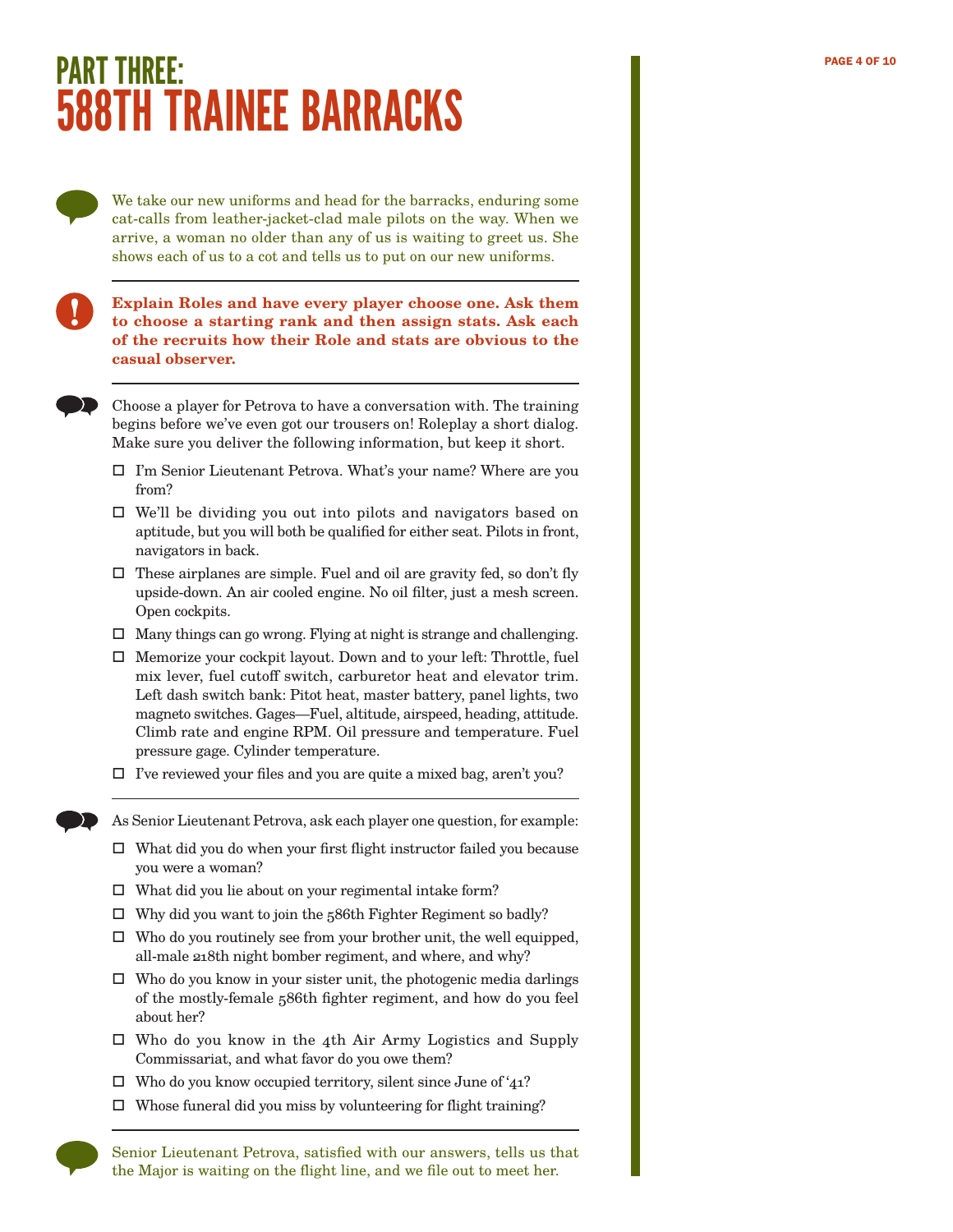# PART FOUR: PAGE 5 OF 10 PAGE 5 OF 10 FLIGHT LINE, ENGELS AIRDROME

The regiment's Po-2's are in formation on the flight line, each fragile craft lovingly tended by a pair of mechanic-armorers. Senior Lieutenant Petrova forms us into rough order and salutes a stern older woman with gold shoulder boards—the Major. Next to her is Captain Lobodeva, who we met on the ferry—her Chief of Staff - along with several other officers. The Major looks us over.

"Comrades, welcome to the regiment," she says, "I am Major Yevdokiya Bershanskaya, your commander. I will expect you to comport yourselves at all times as natural-born Soviet airwomen. We will fly these"—and she points to the biplanes behind her. "The Polikarpov Po-2 LNB. A simple two-seat canvas-and-wood biplane has been determined to be ideal for our mission by the great operational minds of the Fourth Army Air Force, and we are certainly not going to doubt their wisdom in this matter. Let's talk about that mission, shall we?"

Choose a player for Major Bershanskaya to speak to. Roleplay a short dialog. Make sure you deliver the following information, but keep it short.

- What's your name? Did you train with a Comsomol flying club or a glider school or as part of an agricultural technical academy?
- $\Box$  There are three places you can put a bullet that will break the Po-2: The small fuel tank, the compact engine, or the pilot. Anything else just passes through and you keep flying. And, honestly, the pilot doesn't count because you have a spare.
- $\square$  There is no radio in a Po-2. Individual aircrews communicate with hand signals or by using a speaking tube, and communication between planes in the same section is by flashlight, flare or hand signal. We will work together so closely, night after night, that you will be able to read another plane's intention by instinct.
- $\square$  The Po-2 is not a fighter but a bomber. Each wing has six attachment points for FAB-50 fragmentation bombs. The release mechanism for these bombs is unreliable. In the event of a hanging bomb, you navigators need to climb out on the wing and release it manually. When FAB-50s aren't available, we will drop sawed-off railroad ties.
- $\square$  Since our mission profiles rarely have us flying above 1200 meters and weight is at a premium, parachutes are not standard equipment.
- $\Box$  Formation drill at 1700; I expect you to be crisp. It is now my pleasure to administer the oath of a Soviet soldier and induct you into the Red Army Air Force Fourth Air Army.

**Have all the players stand, and stand yourself. Administer the following oath:**

I, [NAME], promise to rise to the defense of my Motherland, the Union of Soviet Socialist Republics, as a fighting man [sic] of the Worker's and Peasant's Red Army, I promise to defend it bravely, skillfully, with dignity and honor, sparing neither my blood nor my life itself for the achievement of total victory over our enemies.



Major Bershanskaya dismisses us and Captain Lobodeva congratulates us, pointing the way to the mess tent so we can finally get some chow after a busy morning. She tells us that classroom instruction begins tomorrow at dusk, in Classroom F.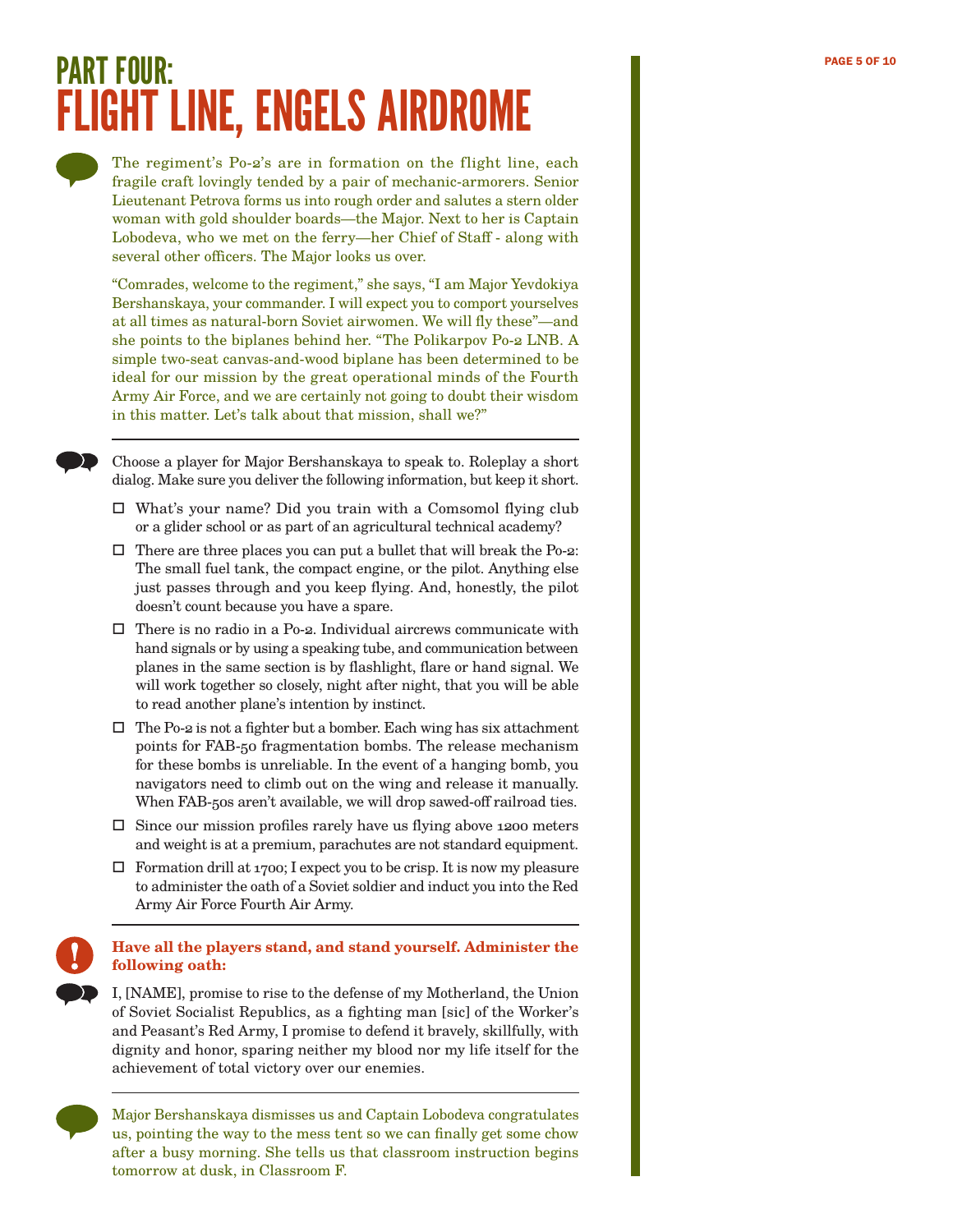### PART FIVE: PAGE 6 OF 10 CLASSROOM F

The following morning we find yourselves in a crowded tent configured as a classroom. The pungent smell of aviation gasoline permeates everything, and the roaring of aircraft occasionally interrupts a lesson. Our first class is on political consciousness for aviation troops, and is conducted by two women in the grey tunics of NKVD officers. The NKVD is the Soviet secret police, and her officers are not to be trifled with. Two are attached to every regiment.

"Good morning Trainees, " says the ranking officer, "I am Captain Olga I. Barsukova and this is my Deputy, Lieutenant Svetlana Sheremeteva. Our job is to encourage your continued development as politically conscious and socially engaged Communists. But we must never forget that we are also military officers with security responsibilities within the regiment. "

Choose a player for Captain Barsukova to single out, after consulting her notes. Roleplay a short dialog. Make sure you deliver the following information, but keep it short (albeit long-winded!). Barsukova can drone on a little.

- What's your name, Comrade? Where are you from? Would you say that enemies of the people - the bourgeoisie of course, but also aristocrats, religious figures, social parasites, eggheads, nationalists - are these dangerous elements any less a threat than the Fascists?
- $\Box$  We're all here to protect the regiment, But think carefully about "helping your friends", comrades. Military personnel who fail to report treason are themselves subject to ten years imprisonment.
- $\Box$  When I find a counter-revolutionary I will arrest her. If I find someone undermining or weakening the external security of the USSR by means of slacking or wrecking, or parasitism or aiding the enemy, well that is treason, my friend. Section 58-1B clearly states that treason by military personnel incurs an immediate death sentence. Should the offender run away, the same statute allows for the imprisonment of her relatives for five to ten years.
- $\square$  Listen, I want you to have success here so I will warn you about section  $58-14$ , which deals with counter-revolutionary sabotage. Conscious non-execution or deliberately careless execution of defined duties, aimed at the weakening of the power of the government and of the functioning of the state apparatus, is subject to at least one year of imprisonment, and under especially aggravating circumstances, up to the highest measure of social protection: execution, with confiscation of property. I burn for the opportunity to hang a saboteur. I hope we understand each other.

(continued on next page)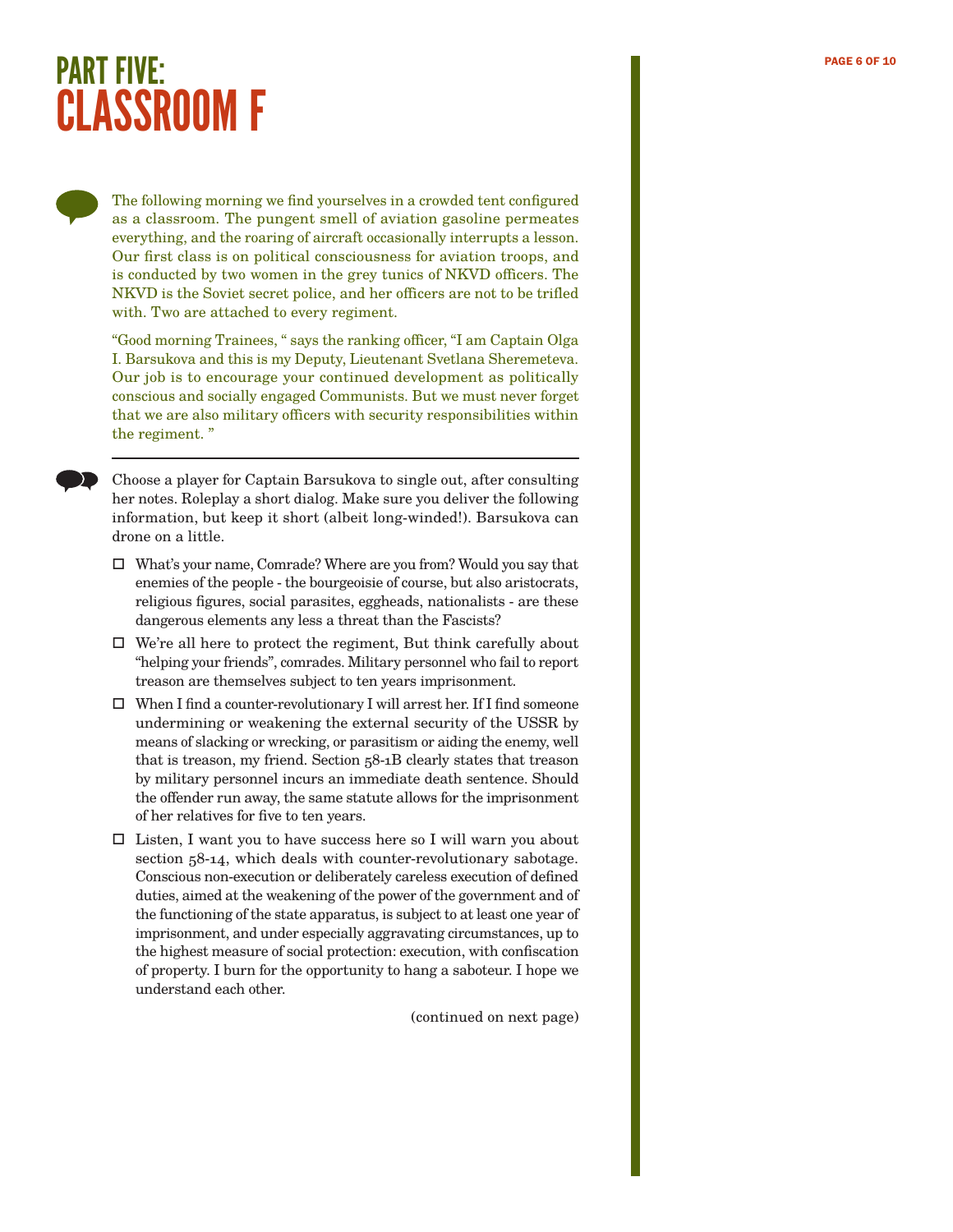# PART FIVE: PAGE 7 OF 10 CLASSROOM F (CONTINUED)



As Captain Barsukova, ask each player one question, for example:

- $\Box$  What did the Germans take from you?
- $\Box$  Were your parents actually guilty?
- Why does the NKVD already have a file on you, and how did you get around that black mark to join the regiment?
- $\square$  What does the Marxist-Leninist struggle against the forces of reaction mean to you personally?
- $\Box$  <br>When you were last disciplined, by whom, and what was the reason?
- When did you get a favor because of your gender, and how did you pay it back?
- $\Box$  What would you be doing if they didn't let you fly?
- $\square$  What happened the last time a crowd of brother airmen wolf-whistled at you?

After handing out some inspirational literature, Captain Barsukova dismisses us. We have thirty minutes to wolf down some kasha before classroom instruction in land navigation with Senior Lieutenant Petrova begins.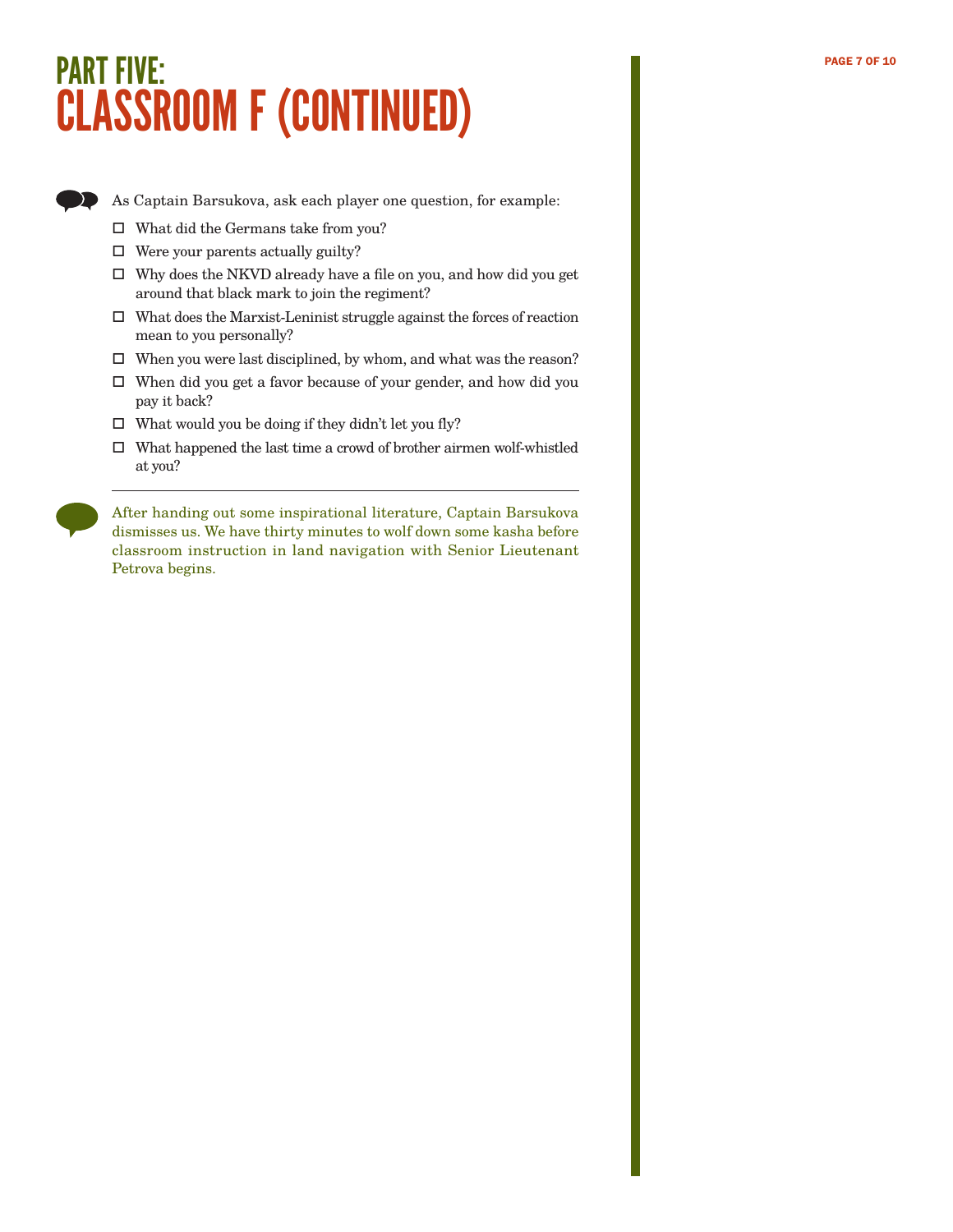# **PART SIX:**  $\frac{1}{2}$   $\frac{1}{2}$   $\frac{1}{2}$   $\frac{1}{2}$   $\frac{1}{2}$   $\frac{1}{2}$   $\frac{1}{2}$   $\frac{1}{2}$   $\frac{1}{2}$   $\frac{1}{2}$   $\frac{1}{2}$   $\frac{1}{2}$   $\frac{1}{2}$   $\frac{1}{2}$   $\frac{1}{2}$   $\frac{1}{2}$   $\frac{1}{2}$   $\frac{1}{2}$   $\frac{1}{2}$   $\frac{1}{2}$   $\frac{1}{2}$ FLIGHT TRAINING

After a week of monotonous classroom instruction under the tutelage of Captain Barsukova and Senior Lieutenant Petrova, we are formed into a three-aircraft section as part of the training squadron. Each section has three pilots and three navigators. Which of us volunteered earliest?

| V. | ۰,<br>۰. | ٠ |
|----|----------|---|

**Decide who it is. If somebody chose the Role of Zealot, it's a good bet they volunteered as soon as they possibly could after the war started.**



Congratulations, you are the provisional section leader and responsible for the deportment and proficiency of the five women under your command. Give everyone a post—pilot or navigator—and assign them to individual planes. The reserve plane is a beat-up reserve of dubious airworthiness.



**Ask them to assign tail numbers to their four airplanes. Any number between 001 and 200 is fine. Make sure everyone notes the composition of the training section on the back of their nature playbook.**



Finally we are ready for our first training flight. We've all flown before in civilian life, but now we will be expected to fly as a team, under difficult and possibly deadly circumstances, with precision and courage.

**Orient the players to the night side of Duty Station 1. Check off the first mission and run the night flying exercise - ask the section leader to brief the airwomen, run the mission, then debrief. Since there is no initial mission pool, it is likely to go poorly. Senior Lieutenant Petrova will not be pleased if so. Regardless, explain how mission pool works and why it is valuable.**

A month has passed—it is now March 1942. We've been flying relentlessly, every night, for thirty straight days. We are exhausted but the pace only quickens. The Red Army Air Force has been decimated and is slowly rebuilding. The time has come to begin tactical training and skill building to bring the regiment up to 4th Air Army standards.

(continued on next page)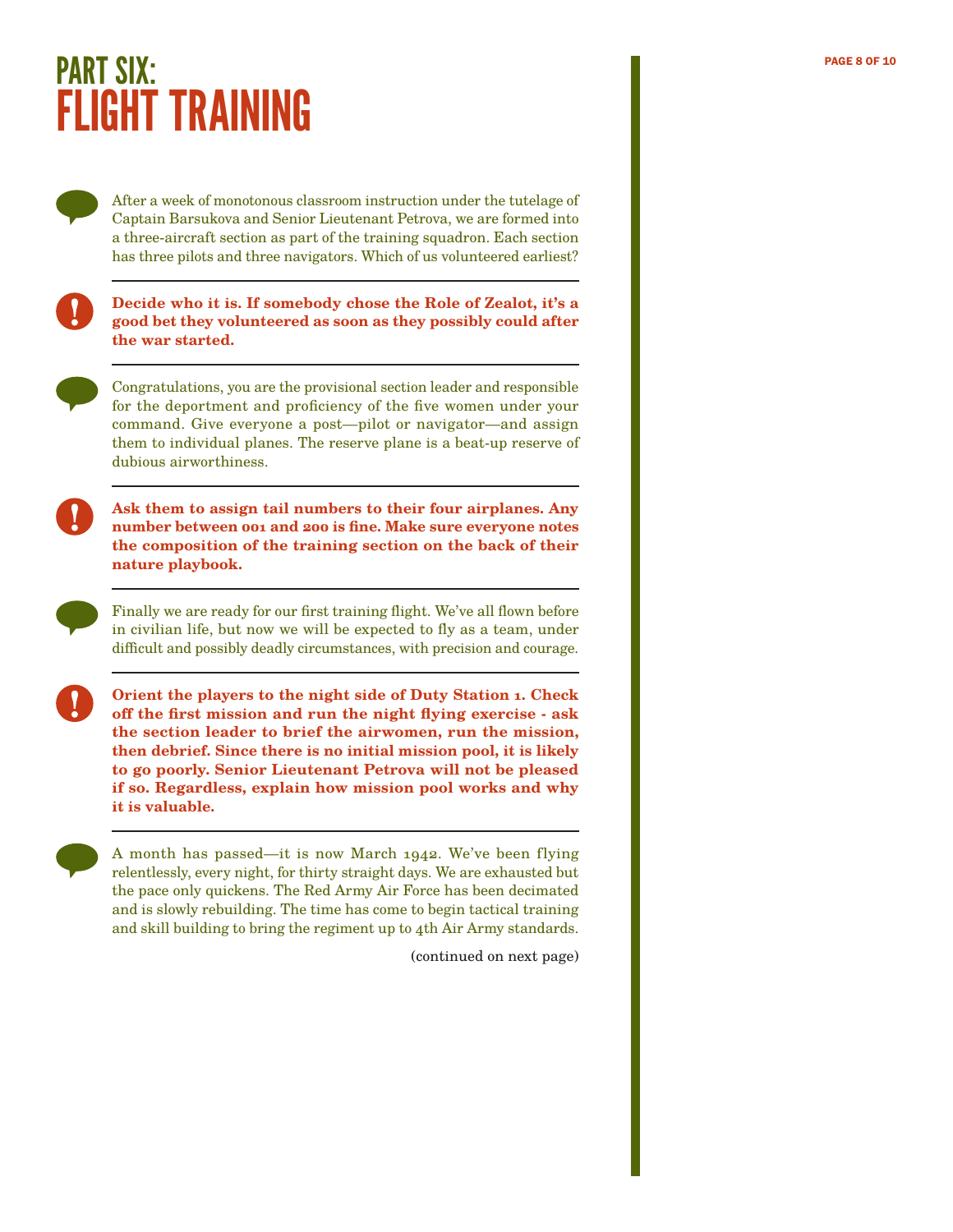# PART SIX: PART SIX: PAGE 9 OF 10 FLIGHT TRAINING (CONTINUED)

Ask each player an introspective, personal question, for example:

- $\Box$  When has your sexuality gotten you in trouble?
- $\Box$  When has your sexuality gotten you out of trouble?
- $\Box$  In what ways do you dress or look like a woman?
- $\square$  In what ways do you dress or look like a man?
- $\square$  Whose picture will you tape to your plane's dash?
- $\square$  Who in the regiment evokes the strongest feelings from you, and why?
- $\square$  When we search your footlocker, what surprising thing do we find?
- What did the Soviet state take from you?

**Present some vignettes of daytime life around Engels Airdrome. There can be direct challenges from men from the 217th or 218th, news reporters from Pravda, mechanical problems, whatever seems interesting based on what has already been established. Make sure there are opportunities to build mission pool based on the character's interests and personalities.**

**When night falls, check off the second mission and run the mock bombing run—ask the section leader to brief the airwomen, run the mission, then debrief. anyone participating in this mission deepens ties and earns an advance—mark it off and fill in a Regard slot. Explain why Regard is valuable.**